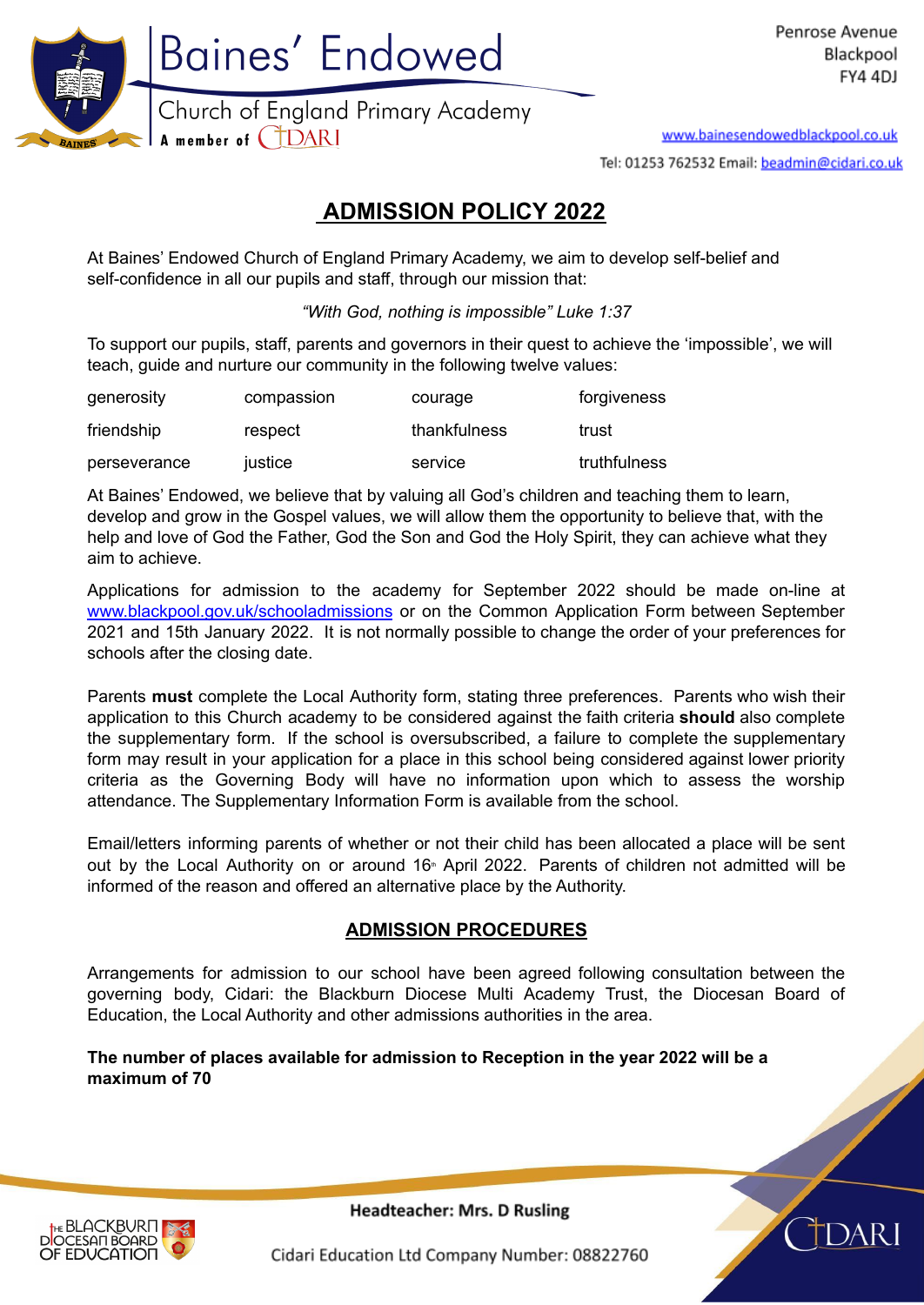The Governing Body will not place any restrictions on admissions to the reception class unless the number of children for whom admission is sought exceeds their admission number. By law, no infant class may contain more than thirty children; the governors have decided that any mixed age class should not exceed 27. The Governing Body operates a system of equal preferences under which they consider all preferences equally and the Local Authority notifies parents of the result. In the event that there are more applicants than places, after admitting all children with a statement of educational need, educational, health and care plan naming the school, the Governing Body will allocate places using the criteria below, which are listed in order of priority.

### **Criteria**

1. (a) Children in public care and previously looked after children.

This includes any "looked after child", "previously looked after children" and any child who was previously looked after but immediately after being looked after became subject to an adoption, residence or special guardianship order. 'Looked after' means that the child was (a) in the care of a local authority, or (b) being provided with accommodation by a local authority in the exercise of their social services functions.

This criteria also includes looked after children and all previously looked after children who appear (to the admission authority) to have been in state care outside of England and ceased to be in state care as a result of being adopted.

(b) Children with special medical or social circumstances affecting the child where these needs can only be met at this school. Professional supporting evidence from a professional, e.g. a doctor, psychologist, social worker, is essential if admission is to be made under the criterion for special medical or social circumstances, and such evidence must set out the particular reasons why the school is question is the most suitable school and the difficulties which would be caused if the child had to attend another school.

2. Children whose parent/guardian is a member of the worshipping community (for a minimum period of 1 year) in a church in full membership of Churches Together in England or the Evangelical Alliance. "Parental worshipping" is normally taken to mean a minimum of monthly attendance at church at public worship for at least one year leading up to 1<sup>st</sup> September 2021. *In the event that during the period specified for attendance at worship the church has been closed for public worship and has not provided alternative premises for that worship, the requirements of these [admissions] arrangements in relation to attendance will only apply to the period when the church or alternative premises have been available for public worship.* The governors will request confirmation of this from the relevant member of the clergy or church officer – the clergy reference form is included at the end of this policy. The list of churches in membership with Churches Together in England can be found on the *Churches Together in England* website at cte.org.uk, and for those within the Evangelical Alliance at eauk.org. Lists are taken as that on  $1*$  September 2021. Churches in membership of the equivalent bodies in Northern Ireland, Scotland and Wales are equally accepted. A maximum of 20 children will be taken under this criterion.



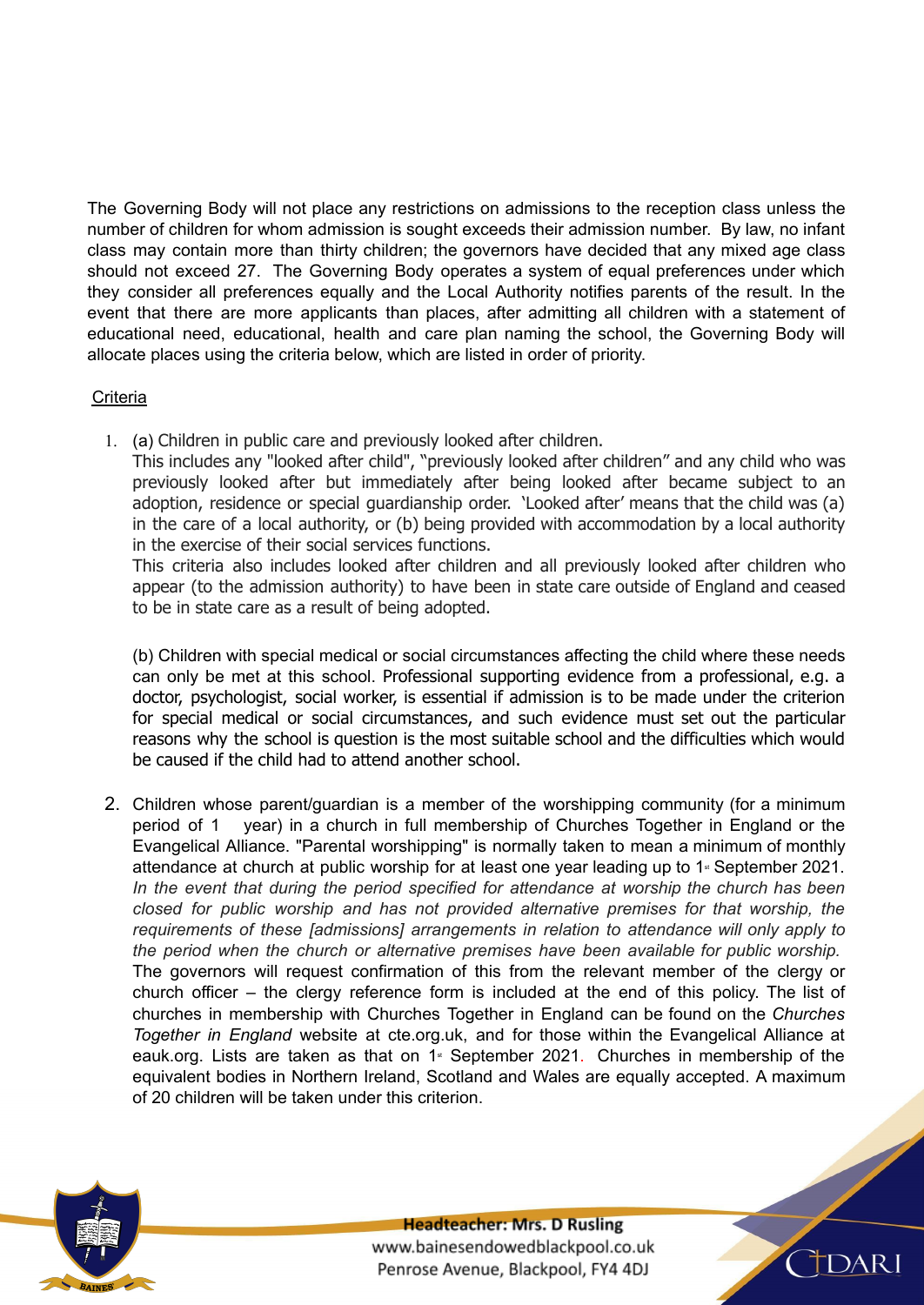- 3. Children whose parent/guardian is a member of the worshipping community (for a minimum period of 1 year) of a non-Christian faith in membership of the UK Interfaith Network. The major world faiths are those in membership of the UK Interfaith Network; in addition to Christians, it includes Buddhists, Baha'is, Hindus, Jains, Jews, Muslims, Sikhs and Zoroastrians. The parent must meet the normal religious obligations of the faith. The governors will request confirmation of this from the relevant member of the clergy or worship leader.
- 4. Children with a sibling attending our school or any school within Cidari, Blackburn Diocese Multi Academy Trust, on the date of application and on the date of admission. Siblings include step, half, foster, adopted brothers and sisters living at the same address.
- 5. Children whose parents live within the ecclesiastical parishes of St Paul's Marton or St. Wilfrid's Mereside. A map showing parish boundaries for both St Paul's and St Wilfrid's are available in the school prospectus or from the school office.
- 6. Other Children

# **TIE BREAKER FOR ALL CRITERIA**

Where there are more applicants for the available places within a category, then the distance between the Ordnance Survey address points for the school and the home measured in a straight line will be used as the final determining factor, nearer addresses having priority over more distant ones. This address point is within the body of the property and usually located at its centre. Where two addresses have the same distance, or the cut off point is for addresses within the same building, then the Local Authority's system of a random draw will determine which address(es) receive the offer(s).

**Admissions information**: **Admissions information**: In 2020 there were 131 applications for 70 places: 70 of these were first preferences. Of the 70 places offered, under the criteria below, this year:

1a – children in care or formerly in care – 1allocated

1b – children with medical, social or welfare needs – 1 allocated

2 – Member of worshipping community at any church in membership with Churches Together or the Evangelical Alliance – 0 allocated

3 – Member of a worshipping community of a non-Christian faith in membership with the UK Interfaith network – 0 allocated

4 – Children who have a sibling in school – 31 allocated

5 – Children living within the Ecclesiastical parishes of St Paul's, Marton and St Wilfrid's, Mereside –37allocated

6 – Other children – 0 allocated

In 2020 0 families chose to appeal for places.

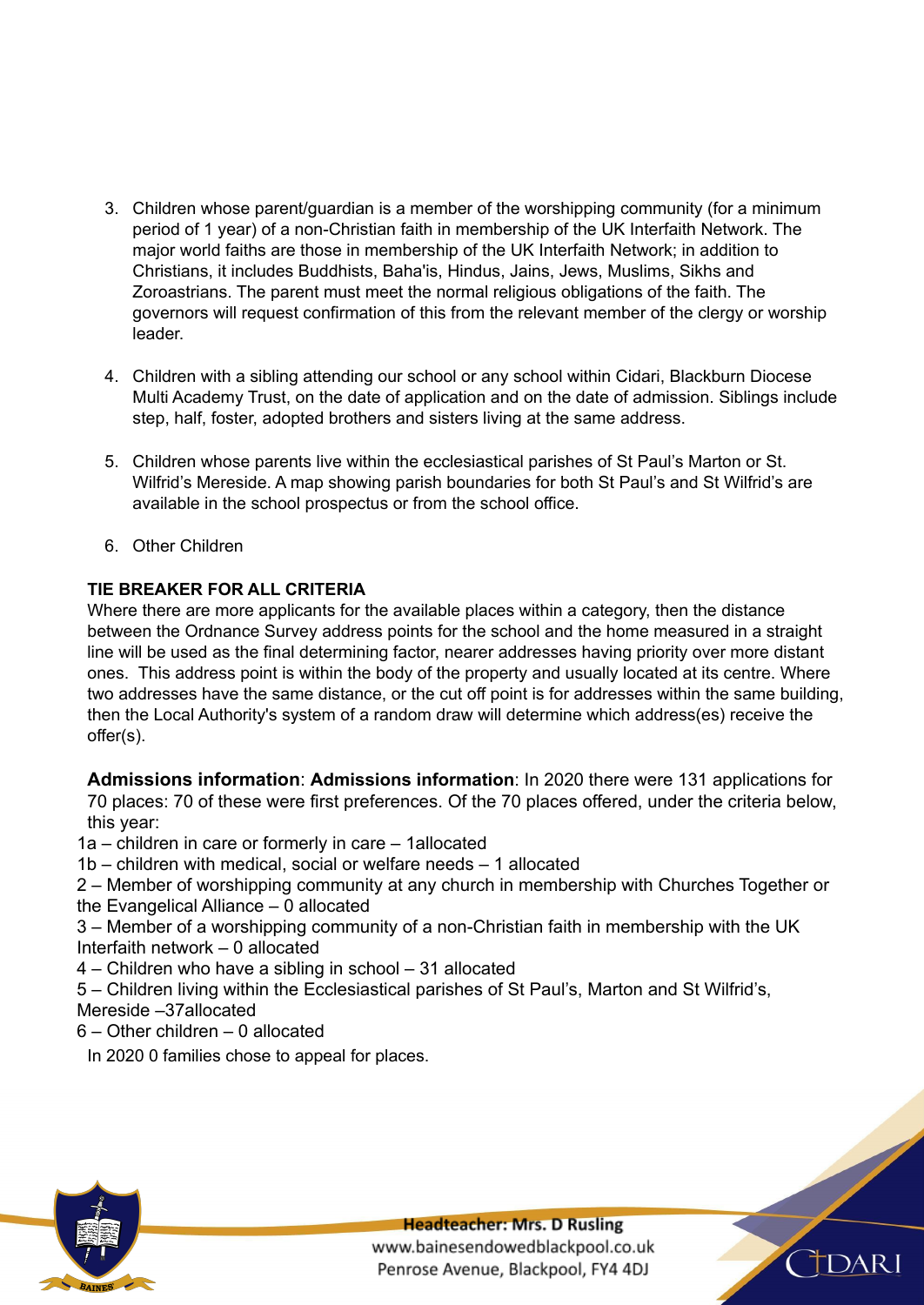**Late applications for admission:** Where there are extenuating circumstances for an application being received after the last date for applications, and it is before the governors have established their list of pupils to be admitted, then it will be considered alongside all the others.

Otherwise, applications which are received after the last date will be considered after all the others, and placed on the waiting list in order according to the criteria.

**Waiting list:** Where we have more applications than places, the admissions criteria will be used. Children who are not admitted will have their name placed on a waiting list. The names on this waiting list will be in the order resulting from the application of the admissions criteria. Since the date of application cannot be a criterion for the order of names on the waiting list, late applicants for the school will be slotted into the order according to the extent to which they meet the criteria. Thus it is possible that a child who moves into the area later to have a higher priority than one who has been on the waiting list for some time. If a place becomes available within the admission number, the child whose name is at the top of the list will be offered a place. This is not dependent on whether an appeal has been submitted. **This waiting list will operate until 31 December of the relevant year.**

**Address of pupil**: The address used on the school's admission form must be the current one at the time of application, i.e. the family's main residence. If the address changes subsequently, the parents should notify the school. Where the parents live at different addresses, and there is shared parenting, the address used will normally be the one where the child wakes up for the majority of Monday to Friday mornings. If there is any doubt about this, then the address of the Child Benefit recipient will be used. Parents may be asked to show evidence of the claim that is being made for the address, e.g. identity cards of various sorts showing the child's address as the one claimed. Where there is dispute about the correct address to use, the governors reserve the right to make enquiries of any relevant third parties, e.g. the child's GP, Council Tax Office, Electoral Registration Officer, utilities provider. For children of UK Service personnel and other Crown Servants returning to the area proof of the posting is all that is required.

**Non-routine admissions:** It sometimes happens that a child needs to change school other than at the "normal" time; such admissions are known as non-routine or in-year admissions. Parents wishing their child to attend this school should arrange to visit the school. They will be provided with an application form by the Local Authority, once they have a definite local address. If there is a place in the appropriate class, then the governors will arrange for the admission to take place. If there is no place, then the admissions committee will consider the application and information about how to appeal against the refusal will be provided. Appeals for children moving into the area will not be considered until there is evidence of a permanent address, e.g. exchange of contracts or tenancy agreement with rent book.

Please note that you cannot re-apply for a place at a school within the same school year unless there has been relevant, significant and material change in the family circumstances.

**Appeals:** Where the governors are unable to offer a place because the school is oversubscribed, parents have the right to appeal to an independent admission appeal panel. **Parents should notify**



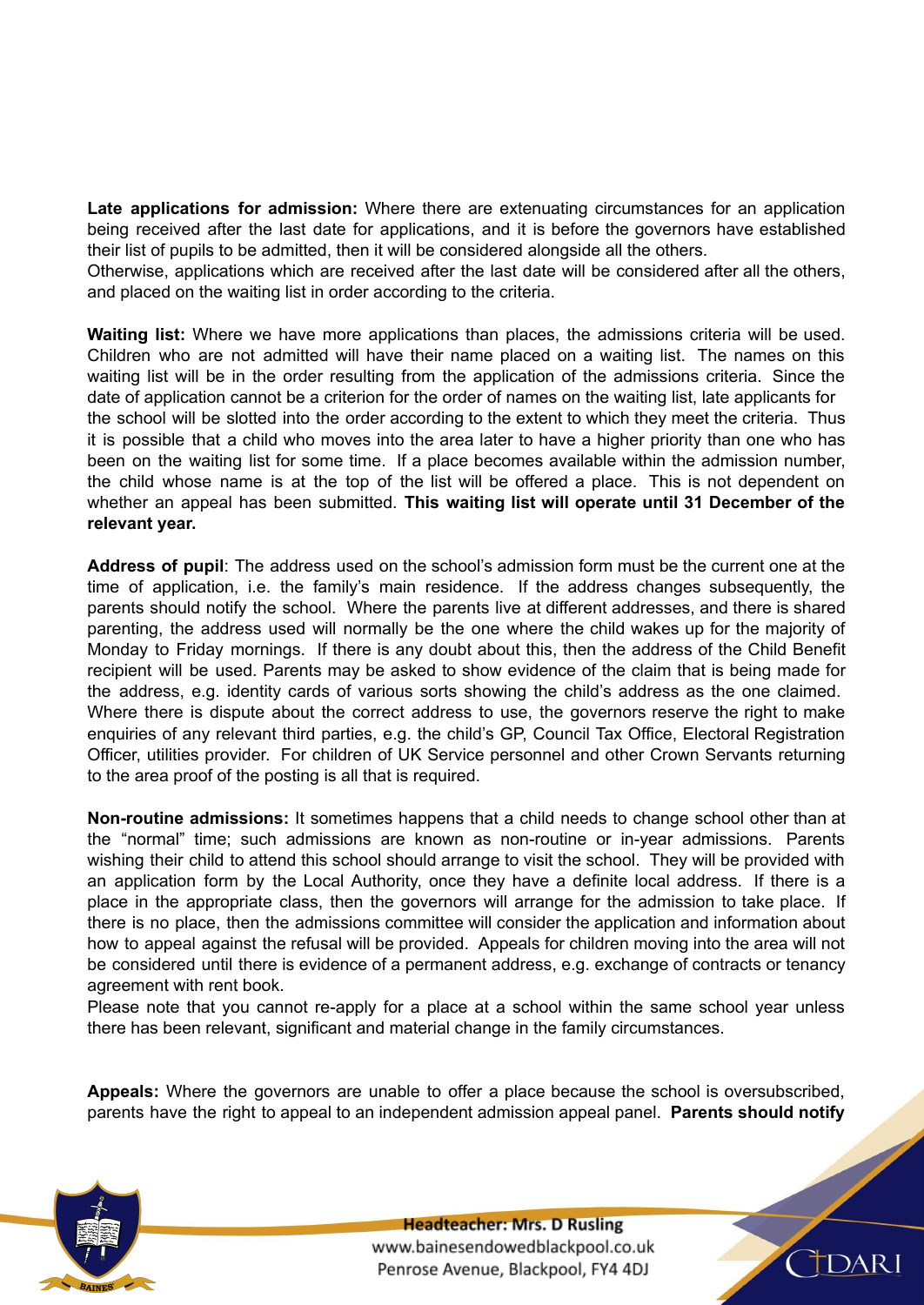**Mrs Rusling (Headteacher) at school by the end of May**. Parents will have the opportunity to submit their case to the panel in writing and also to attend in order to present their case. You will normally receive 14 days' notice of the place and time of the hearing. Appeals which are received after the deadline will be slotted into the schedule where this is possible. There is no guarantee that this will happen and late appeals may be heard after the stipulated date at a second round of hearings. The schedule is subject to change depending upon the availability of appeal panel members, clerks, venues and the number of appeals for each school (which will vary year on year).

Please note that this right of appeal against the governors' decision does not prevent you from making an appeal in respect of any other school.

**Fraudulent applications**: Where the governing body discovers that a child has been awarded a place as the result of an intentionally misleading application from a parent (for example a false claim to residence in the catchment area or of involvement in a place of worship) which effectively denies a place to a child with a stronger claim, then the governing body is required to withdraw the offer of the place. The application will be considered afresh and a right of appeal offered if a place is refused.

**Deferred Admission**: If your child is due to start school during the next academic year, it is important that you apply for a place for September. If your child's fifth birthday is between the months of September and December, then, if you wish it, admission may be deferred until January; if it is between January and April, then admission may be deferred until the start of the summer term though it is likely to be in your child's interest to start no later than January. You may also request that your child attend school part time until he/she reaches his/her fifth birthday.

**Admission of children outside their normal age group**: Parents may seek a place for their child outside of their normal age group, for example, if a child is gifted and talented or has experienced problems such as ill health. In addition, the parents of a summer born child may choose not to send that child to school until the September following their fifth birthday and may request that they are admitted out of their normal age group – to reception rather than year 1. Parents must submit a written request to the headteacher via the school address if they wish to request admission out of the normal year group. This must be received at the time of application and this must be accompanied by professional supporting evidence (doctor, consultant, psychologist). Governors will make a decision about admission outside the normal year group on the basis of the circumstances of each case and in the best interests of the child concerned. This will include taking account of the parent's views; information about the child's academic, social and emotional development; where relevant, their medical history and the views of a medical professional; whether they have previously been educated out of their normal age group; and whether they may naturally have fallen into a lower age group if it were not for being born prematurely. *Governors will also take into account the views of the head teacher and staff of the school concerned. When informing a parent of their decision on the year group the child should be admitted to, the governors will set out clearly the reasons for their decision.*



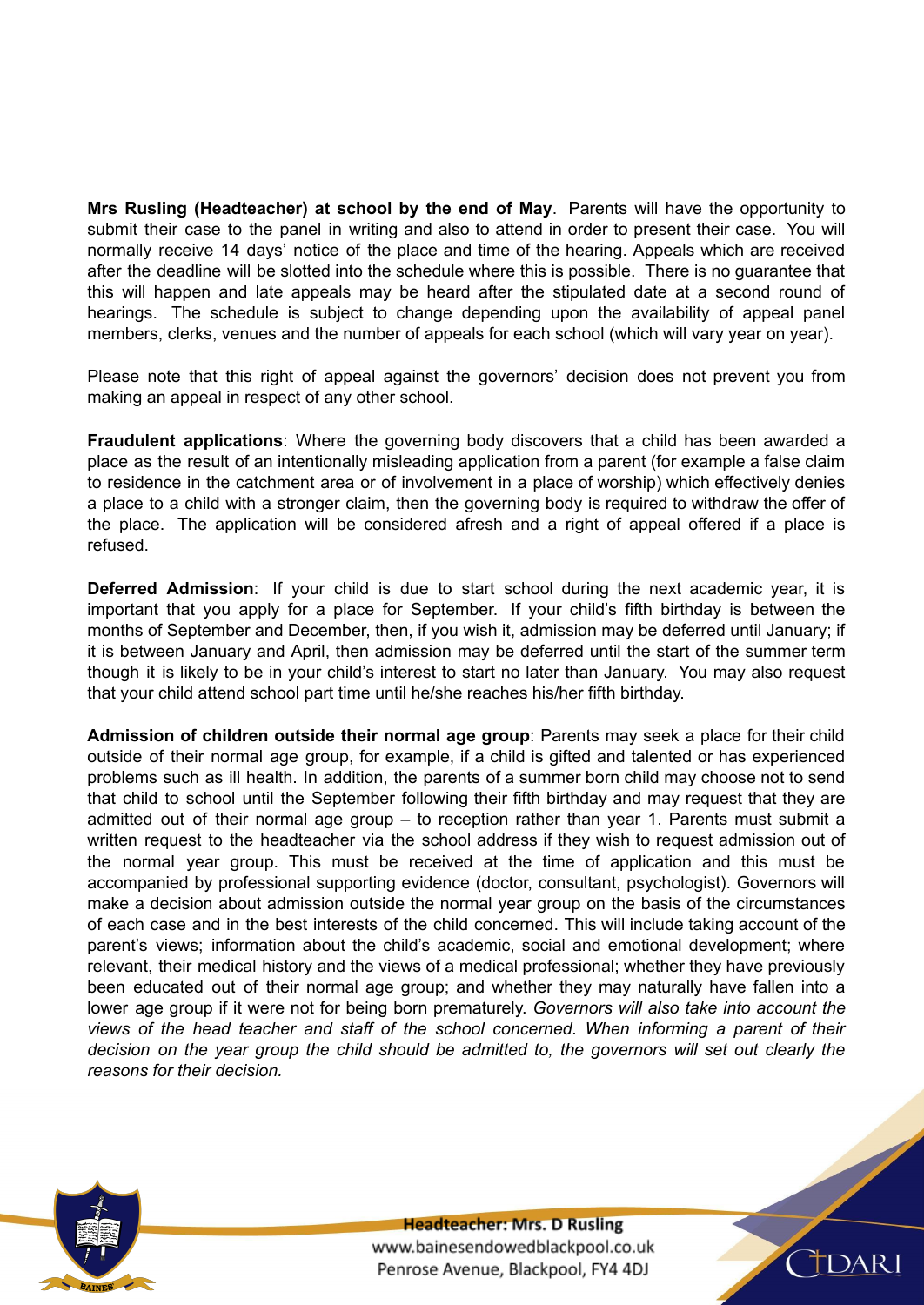Where governors agree to a parents' request for their child to be admitted out of their normal age group and, as a consequence of that decision, the child is admitted to a relevant age group (ie the age group to which pupils are normally admitted to the school) the local authority and governors will process the application as part of the main admissions round, unless the parental request is made too late for this to be possible, and on the basis of their determined admission arrangements only, including the application oversubscription criteria where applicable. We will not give the application lower priority on the basis that the child is being admitted out of their normal age group. Parents have a statutory right to appeal against refusal of a place at a school for which they have applied. This right does not apply if they are offered <sup>a</sup> place at the school but it is not in their preferred age group.

**Twins, etc:** Where there are twins, etc wanting admission and there is only a single place left within the admission number, then the governing body will exercise as much flexibility as possible within the requirements of infant class sizes. In exceptional circumstances we are now able to offer places for both twins and all triplets even when this means breaching infant class size limits. This may also apply to children who are siblings within the same year group.

The Admissions Policy at Baines' Endowed Church of England Primary Academy will be reviewed and modified annually.

This policy was last updated January 2021 and approved by the Governing Body.

The term summer born children relates to all children born from 1April to 31 August. These children reach compulsory school age on 31August following their fifth ( or on their fifth birthday if it falls on 31 August) It is likely that most requests for summer born children admitted out of their normal age group will come from parents of children born in the later summer months or those born prematurely.



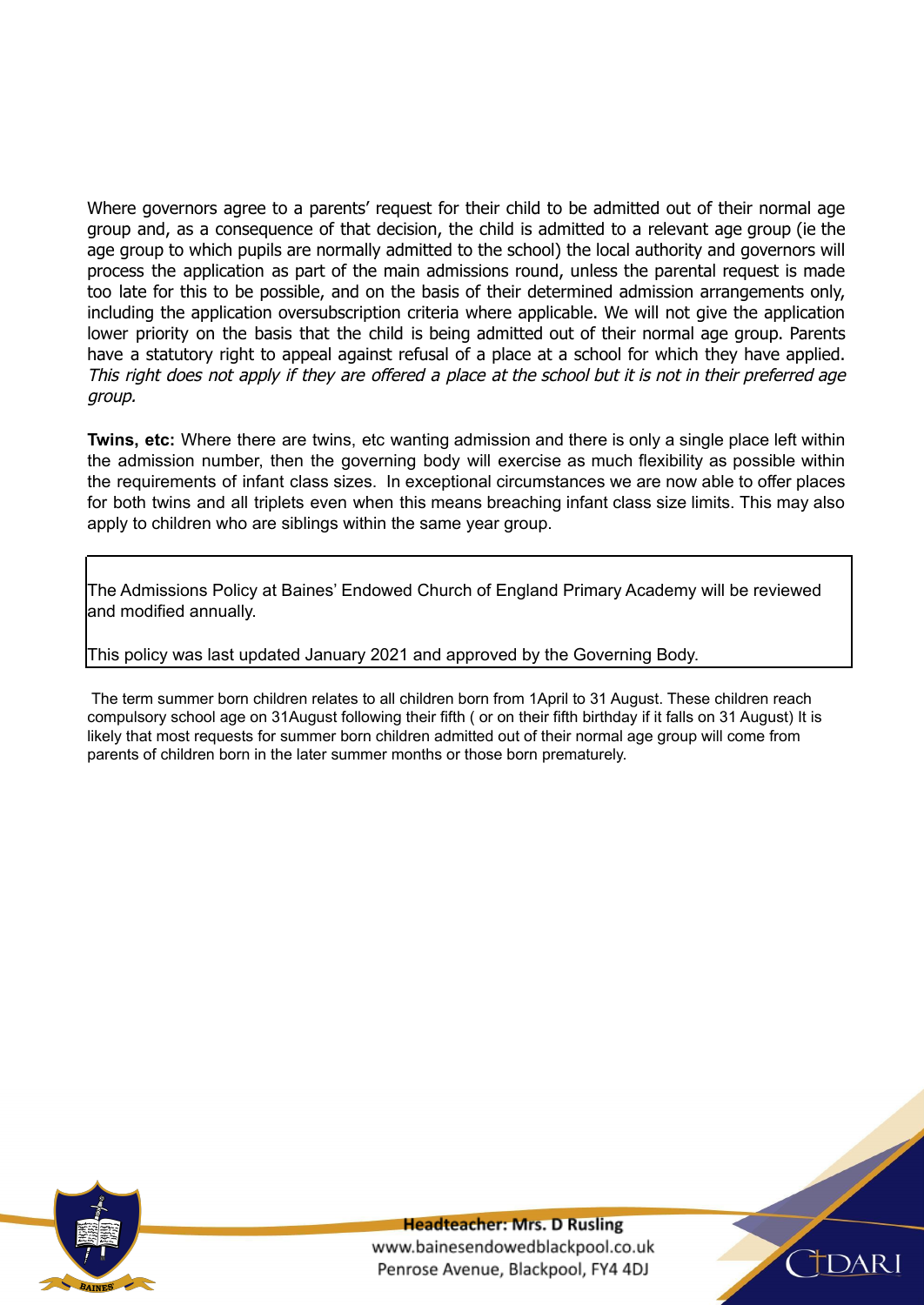Diocesan Supplementary Information Form

## **Admission to primary school, 2022**

#### **Baines' Endowed Church of England Primary Academy**

| Name of child:<br>Surname                                          |                                                                                              |
|--------------------------------------------------------------------|----------------------------------------------------------------------------------------------|
| Date of birth                                                      |                                                                                              |
|                                                                    |                                                                                              |
|                                                                    |                                                                                              |
| Contact telephone number                                           |                                                                                              |
|                                                                    | If you are applying to this school on faith grounds, please complete the following sections: |
| Place of worship one of parents / guardians regularly attends:     |                                                                                              |
|                                                                    |                                                                                              |
|                                                                    |                                                                                              |
| Name of vicar / priest / minister / faith leader / church officer: |                                                                                              |
|                                                                    |                                                                                              |
|                                                                    |                                                                                              |
|                                                                    |                                                                                              |

## **Your faith leader will be contacted in order to provide the information. Return this form to the school before 15th January 2022.**

This form is for use by the School; it will be sent to the appropriate faith leader, to be returned directly to the school.